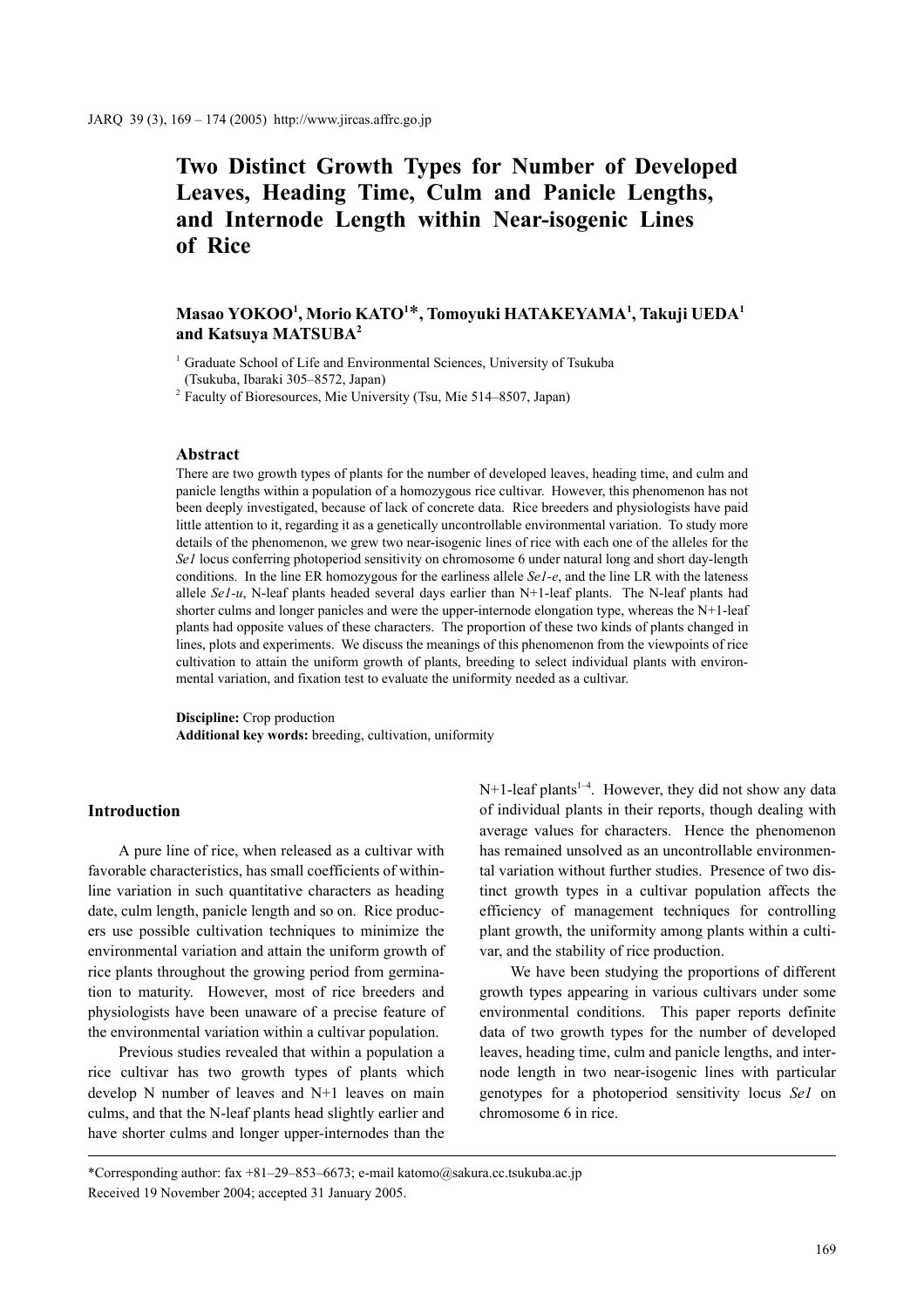### **Materials and methods**

#### **1. Plant materials**

Two near-isogenic lines, ER and LR, were grown in a paddy field and a greenhouse of the Agriculture and Forestry Research Center, University of Tsukuba, at 36º 6 *'* north latitude. The two lines were derived from a cross between a Malaysian cultivar Morak Sepilai and a Japanese cultivar Fujisaka 5 followed by four backcrosses with Fujisaka 5 as the recurrent parent. The hybrid population showed a monogenic segregation for heading time which was controlled by a photoperiod sensitivity locus *Sel* on chromosome 6<sup>5</sup>. The heterozygosity at the *Se1* locus was maintained through four successive backcrosses and succeeding 13 selfing generations, and thereafter the homozygosity was kept for 10 more generations by the single-seed-descent method. ER has a photoperiod-insensitive and earliness allele *Se1-e*, while LR has a photoperiod-sensitive and lateness allele *Se1-u*. LR heads 30 days later than ER under long day-length conditions, but seven days earlier under short day-length conditions<sup>6,7</sup>.

## **2. Cultivation and measurement**

The two lines in the  $\text{Bc}_4\text{F}_{23}$  generation were grown in a paddy field under natural long day-length conditions in the summer of 2002. Seeds of the two lines were sown on April 17 on soil in nursery boxes in a vinyl house. Seedlings at 5.4- to 5.6-leaf stage were selected and transplanted on May 16 to a paddy field at a single plant per hill with spacing of 30 cm  $\times$  15 cm and five rows of 4.5 m each in two replicates. Fertilizers were applied as basal dressing at the rate of 5 g N, 12 g  $P_2O_5$  and 12 g  $K_2O$  m<sup>-2</sup>. The number of developed leaves and heading date were observed on main culms of 90 plants from the central three rows. Heading was identified when the tip of a panicle appeared from the sheath of a flag leaf.

Under natural short day-length conditions in the winter of 2003, the two lines of  $\text{Bc}_4\text{F}_{24}$  were grown in a greenhouse with the lowest temperature at 20ºC. Four germinated seeds were planted on soil containing 0.7 g each of N,  $P_2O_5$  and  $K_2O$  in a plastic pot 19 cm in diameter on February 7. Heading date was observed on main culms of 20 plants from five pots of each line.

In the summer of 2003, the two lines were grown in a paddy field where cultivation management was almost the same as in 2002 except for transplanting date on May 20. The number of developed leaves and heading date were examined on main culms of 200 plants for each line. Panicle length and elongated internode lengths over 2 mm were measured on a main culm of each plant after harvested at maturity, and culm length was calculated

|      |              |   | Year Line Plot No. of | No. of plants heading on                                                                                                                         |                         | Mean days      |
|------|--------------|---|-----------------------|--------------------------------------------------------------------------------------------------------------------------------------------------|-------------------------|----------------|
|      |              |   | developed<br>leaves   | $\div$ 13 14 15 16 17 18 19 20 21 22 23 24 25<br>August<br>15 16 17 18 19 20 21 22 23 24 25 26 27 28 29 30 31<br>$_{\rm July}$<br>$\overline{4}$ | Total                   | sowing<br>from |
| 2002 | $\mathbb{E}$ |   |                       | 4 5 12 15 12 7                                                                                                                                   | 56                      | 91.9           |
|      |              |   |                       | $4\overline{18}$                                                                                                                                 | 26                      |                |
|      | 臣            |   |                       | 10 32 16 21                                                                                                                                      | $\overline{\mathbf{s}}$ | $94.0$<br>91.6 |
|      |              |   |                       | $\overline{\phantom{0}}$                                                                                                                         | $\supseteq$             | 94.1           |
|      | $\mathbb{R}$ |   | 51                    | 4 10 15 12 10                                                                                                                                    | 55                      | 120.5          |
|      |              |   | $\frac{6}{2}$         | $1 \t6 \t7 \t6$                                                                                                                                  | 27                      | 123.8          |
|      | $\mathbb{R}$ | Z | 15                    | 6126<br>$\overline{\mathcal{L}}$                                                                                                                 | 27                      | 121.7          |
|      |              |   | $\geq$                | $\frac{5}{11}$<br>6 13 13 8                                                                                                                      | 57                      | 124.5          |
| 2003 | 臣            |   |                       | $\mathbf{\Omega}$                                                                                                                                | 4                       | 97.8           |
|      |              |   | ᅼ                     | 2<br>$\sim$<br>10 20 27 56 39 10 5                                                                                                               | 172                     | $100.0$        |
|      |              |   | 51                    | $\tilde{f}$<br>$\ddot{\phantom{0}}$<br>$1 \t1 \t5 \t10$                                                                                          | 36                      | 101.9          |
|      | $\mathbb{R}$ |   |                       | 30 65 7                                                                                                                                          | 102                     | 130.8          |
|      |              |   | $\overline{18}$       | 124427                                                                                                                                           | $\mathcal{S}$           | 131.5          |
|      |              |   | $\overline{9}$        | $\sim$                                                                                                                                           |                         | 131.8          |
|      |              |   |                       | Seeds were sown on April 17, and seedlings were transplanted on May 16, 2002 and on May 20, 2003, respectively                                   |                         |                |

able 1. Distributions of heading date in ER and LR grown in the summer of 2002 and the summer of 2003 **Table 1. Distributions of heading date in ER and LR grown in the summer of 2002 and the summer of 2003**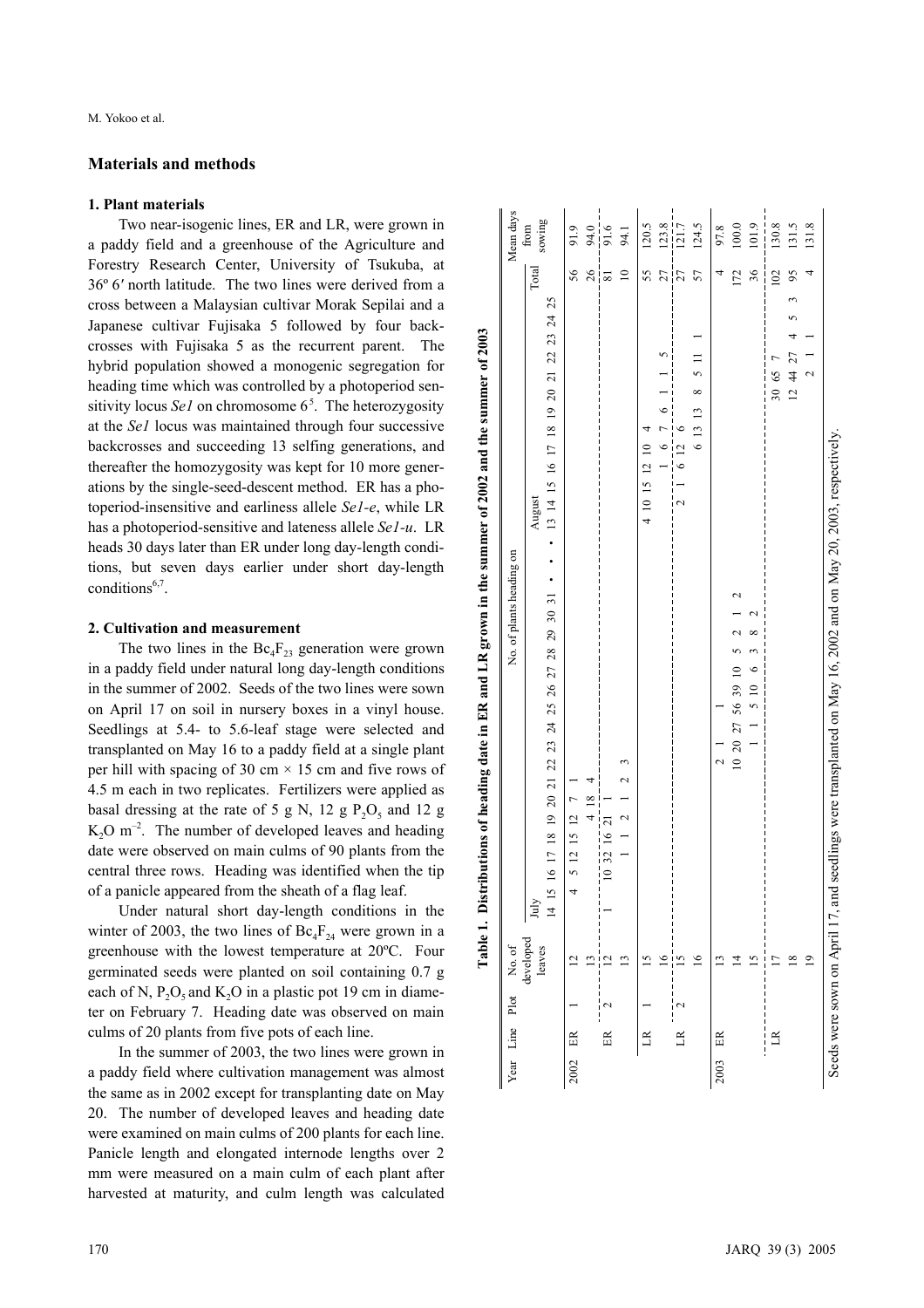| Line | No. of    |       | No. of plants heading on |  |                                           |  |  |                          |  |       |                  |               |  |                | Mean days |       |        |
|------|-----------|-------|--------------------------|--|-------------------------------------------|--|--|--------------------------|--|-------|------------------|---------------|--|----------------|-----------|-------|--------|
|      | developed | April |                          |  |                                           |  |  |                          |  |       |                  |               |  |                |           | Total | from   |
|      | leaves    | 11    |                          |  | 12 13 14 15 16 17 18 19 20 21 22 23 24 25 |  |  |                          |  |       |                  |               |  |                |           |       | sowing |
| ER   | 10        |       |                          |  |                                           |  |  |                          |  | 2 2 2 |                  |               |  |                |           |       | 70.6   |
|      | 11        |       |                          |  |                                           |  |  |                          |  |       | $2 \overline{3}$ | $\frac{1}{1}$ |  | $\overline{4}$ |           | 12    | 73.5   |
| LR   | 9         |       |                          |  |                                           |  |  |                          |  |       |                  |               |  |                |           |       | 63.0   |
|      | 10        |       |                          |  | 4 4 4 1 4                                 |  |  | $\overline{\phantom{0}}$ |  |       |                  |               |  |                |           | 19    | 65.8   |

**Table 2. Distributions of heading date in ER and LR grown in the winter of 2003**

Seeds were sown on February 7, 2003.

from the total internode lengths.

## **Results**

The two lines, ER and LR, had two types for the number of developed leaves on main culms and heading date in two plots in the summer of 2002 (Table 1). Every plot of ER with an earliness allele *Se1-e* had more 12-leaf plants which headed two days earlier on the average than 13-leaf plants. LR with a lateness allele *Se1-u* headed about 30 days later than ER, and was composed of 15 leaf and 16-leaf plants, of which proportions changed in plots. The 15-leaf plants headed about three days earlier than the 16-leaf plants in this line.

In the summer of 2003, ER and LR had three types for the number of developed leaves (Table 1). Four, 172 and 36 plants had 13, 14 and 15 leaves, respectively, in ER. The majority of about 200 plants in LR had 17 or 18 leaves, but only four plants had 19 leaves. Because of low temperature through their growing period in that summer, the two lines developed two more leaves and headed eight days later than those in the previous year. The 14-leaf plants headed two days earlier than the 15 leaf ones in ER, and the17-leaf plants headed slightly earlier than the 18-leaf ones in LR.

In the winter of 2003, ER headed about eight days later than LR (Table 2). The 10-leaf plants headed three days earlier than the 11-leaf plants in ER. In LR, there was only a single plant with 9 leaves and the rest of the plants had 10 leaves.

Henceforth when two types mainly appearing in each line are the subjects for further discussions, those plants with fewer leaves are referred to as N-leaf plants and those with one more leaf as N+1-leaf plants. Throughout the experiments, each of the two lines had unstable proportions of N-leaf and N+1-leaf plants in its population of the different cultivation seasons, and the single-leaf increase resulted in heading delay of two to three days on the average.

In ER, 14-leaf plants had five elongated internodes on main culms, and most of 15-leaf plants had six. In LR, 17-leaf and 18-leaf plants had 8 and 9 elongated internodes, respectively. The N-leaf plants had longer panicles and shorter culms with the longer internodes of I and II and shorter internodes below III than the N+1-leaf plants (Table 3, Fig. 1). There were positive correlations between I and II, and between III to VIII internode lengths, but negative correlations between I or II and



**Fig. 1. Internode lengths in ER and LR grown in the summer of 2003**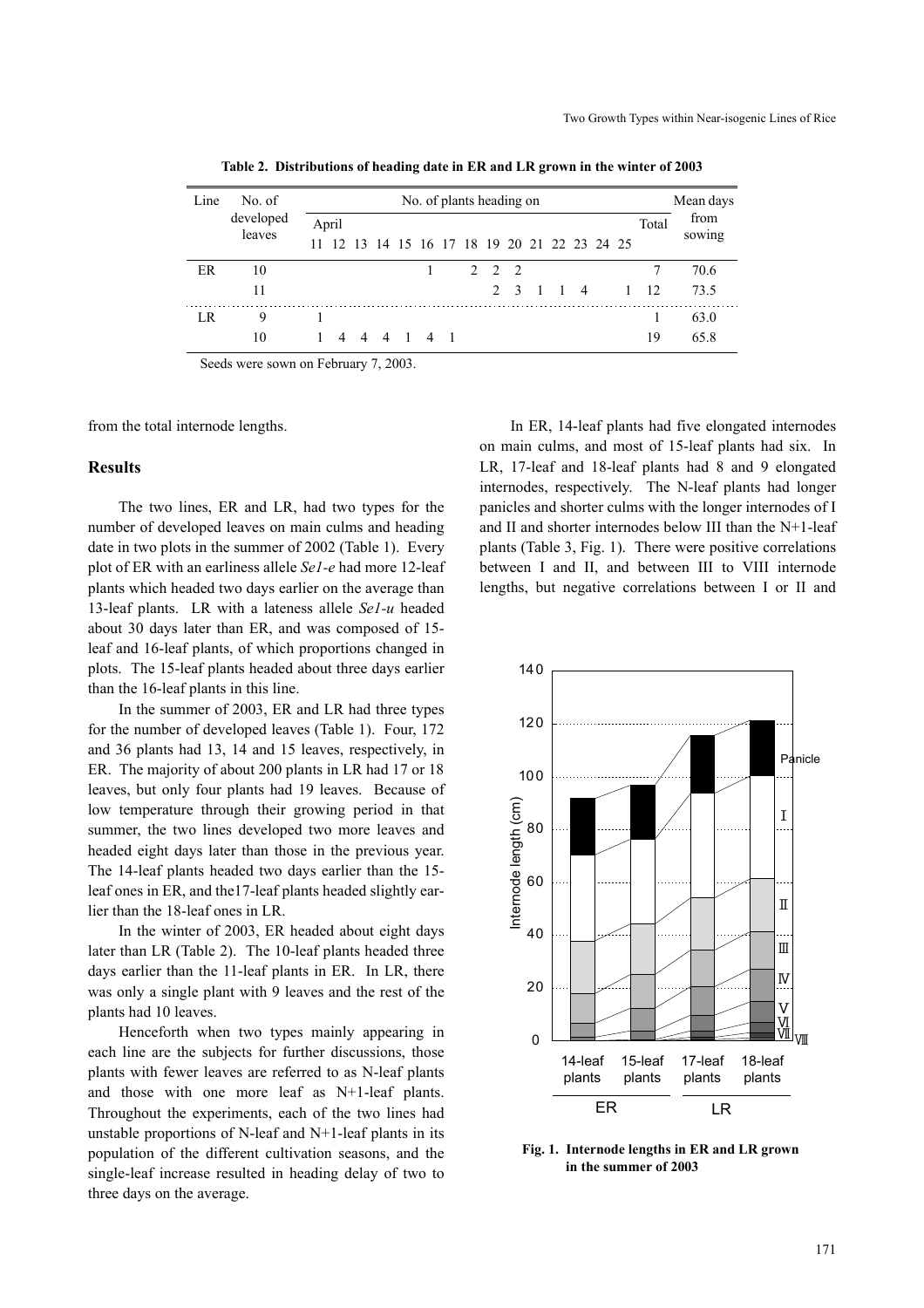| Line | No. of No. of Culm Panicle |        |                      |                       |          |                      |                      |           |          | Internode length (cm) |           |          |                |           |            |
|------|----------------------------|--------|----------------------|-----------------------|----------|----------------------|----------------------|-----------|----------|-----------------------|-----------|----------|----------------|-----------|------------|
|      | developed<br>leaves        | plants | (cm)                 | length length<br>(cm) |          | Н                    | Ш                    | IV        | V        | VI                    | VІІ       | VIII     | IX             | $I$ -II   | $III$ $-X$ |
| ER   | 14                         | 172.   | 704                  | $21.3***$             | 32.5     | $20.2$ <sup>**</sup> | 11.0                 | 5.4       | 13       | 0.0                   |           |          |                | $52.7***$ | 177        |
|      | 15                         | 36     | $76.2$ <sup>**</sup> | 20.5                  | 32.1     | 19.0                 | $12.9$ <sup>**</sup> | $8.5***$  | $33**$   | 0.4"                  |           |          |                | 511       | $25.1$ **  |
| LR.  | 17                         | 102    | 93.6                 | $22.0^{**}$           | $39.5^*$ | 19.9                 | 13.8                 | 10.8      | 5.8      | 2.5                   | 0.9       | 0.4      | 0.0            | 59.4      | 34.2       |
|      | 18                         | 95     | $1003**$             | 21 1                  | 39 O     | 20.0                 | $14.3***$            | $12.3***$ | $7.8***$ | $39**$                | $19^{**}$ | $0.8***$ | 0 <sup>3</sup> | 59 O      | 41.3"      |

**Table 3. Internode lengths of plants with the different number of leaves in ER and LR grown in the summer of 2003**

\* & \*\*: Significant for a larger value at the 5% and 1% level by Student's t-test, respectively, when internode lengths were compared between 14-leaf and 15-leaf plants in ER, and 17-leaf and 18-leaf plants in LR.

**Table 4. Correlation coefficients between internode lengths in ER (above the diagonal, n = 208) and LR (below the diagonal, n = 197) grown in the summer of 2003**

| Internode    | Panicle     |             | П                      | Ш           | IV                     | V          | VI         | VII       | <b>VIII</b> |
|--------------|-------------|-------------|------------------------|-------------|------------------------|------------|------------|-----------|-------------|
| Panicle      |             | $0.389**$   | $0.615***$             | $-0.252**$  | $-0.433$ **            | $-0.356**$ | 0.068      |           |             |
| I            | $0.609**$   |             | $0.337**$              | $-0.165^*$  | $-0.167$ *             | $-0.121$   | $-0.129$   |           |             |
| $\mathbf{I}$ | $0.421***$  | $0.470**$   |                        | $-0.229$ ** | $-0.399$ <sup>**</sup> | $-0.348**$ | $-0.055$   |           |             |
| Ш            | $-0.226$ ** | $-0.167^*$  | $-0.176*$              |             | $0.740**$              | $0.631**$  | $0.417**$  |           |             |
| IV           | $-0.668$ ** | $-0.339**$  | $-0.260$ <sup>**</sup> | $0.398**$   |                        | $0.905***$ | $0.614**$  |           |             |
| V            | $-0.696$ ** | $-0.427**$  | $-0.174$ <sup>*</sup>  | $0.380**$   | $0.774**$              |            | $0.667**$  |           |             |
| VI           | $-0.525$ ** | $-0.378**$  | $-0.210**$             | $0.457**$   | $0.702**$              | $0.826**$  |            |           |             |
| VII          | $-0.422$ ** | $-0.262$ ** | $-0.136$               | $0.428***$  | $0.651$ **             | $0.710**$  | $0.813***$ |           |             |
| <b>VIII</b>  | $-0.303***$ | $-0.134$    | $-0.064$               | $0.305***$  | $0.544***$             | $0.631***$ | $0.685***$ | $0.847**$ |             |
| IX           | $-0.059^*$  | 0.123       | $-0.078$               | 0.025       | $0.251$ **             | $0.353***$ | $0.407**$  | $0.648**$ | $0.920**$   |

\* & \*\*: Significant at the 5% and 1% level, respectively.

those below III (Table 4). The N-leaf and N+1-leaf plants showed two distinguishable groups in their distribution for culm and panicle lengths, and for length of the upper internodes of  $I + II$  and the lower internodes below III (Fig. 2). In each of the two lines, the N-leaf plants headed early, had short culms and long panicles, and were the upper-internode elongation type, compared with the N+1-leaf plants.

## **Discussion**

The two lines, ER and LR, with the particular genotypes for a photoperiod sensitivity locus *Se1* on chromosome 6 showed two growth types of N-leaf and N+1-leaf plants in each population. Irrespective of reverse change in earliness and lateness under the long and short daylength conditions in ER and  $LR^{6,7}$ , N-leaf plants always headed one to three days earlier on the average than N+1 leaf plants (Table 1 & 2). Physiological mechanisms causing these two growth types within a pure-line population have been obscure, though previous researches $1-3$ reported without any data that N+1-leaf plants seemed to grow faster than N-leaf plants from the early seedling stage. More studies are needed to clarify the processes of leaf development and panicle differentiation bringing about a variation for heading.

Cultivation techniques are well operated in rice production to minimize growth variation among plants within a cultivar, but an incontrollable variation is known to have some ranges for quantitative characters such as heading time, and culm and panicle lengths. The present study revealed that N-leaf and N+1-leaf plants widened the ranges of variation for those characters in a given population, and the proportion of these two kinds of plants changed in lines, plots and experiments. If some cultivars show a fixed proportion of N-leaf and N+1-leaf plants in a wide range of environments or in particular environments, and if the proportion can be controlled by cultivation practices, yield and grain quality of rice can be improved by appropriate growth management according to that proportion. If any cultivar has only N-leaf plants in its population, growth management will be simplified due to their uniform growth with a smaller variation for characters, though all the plants become vulnerable to meteorological and biological hazards at the same time.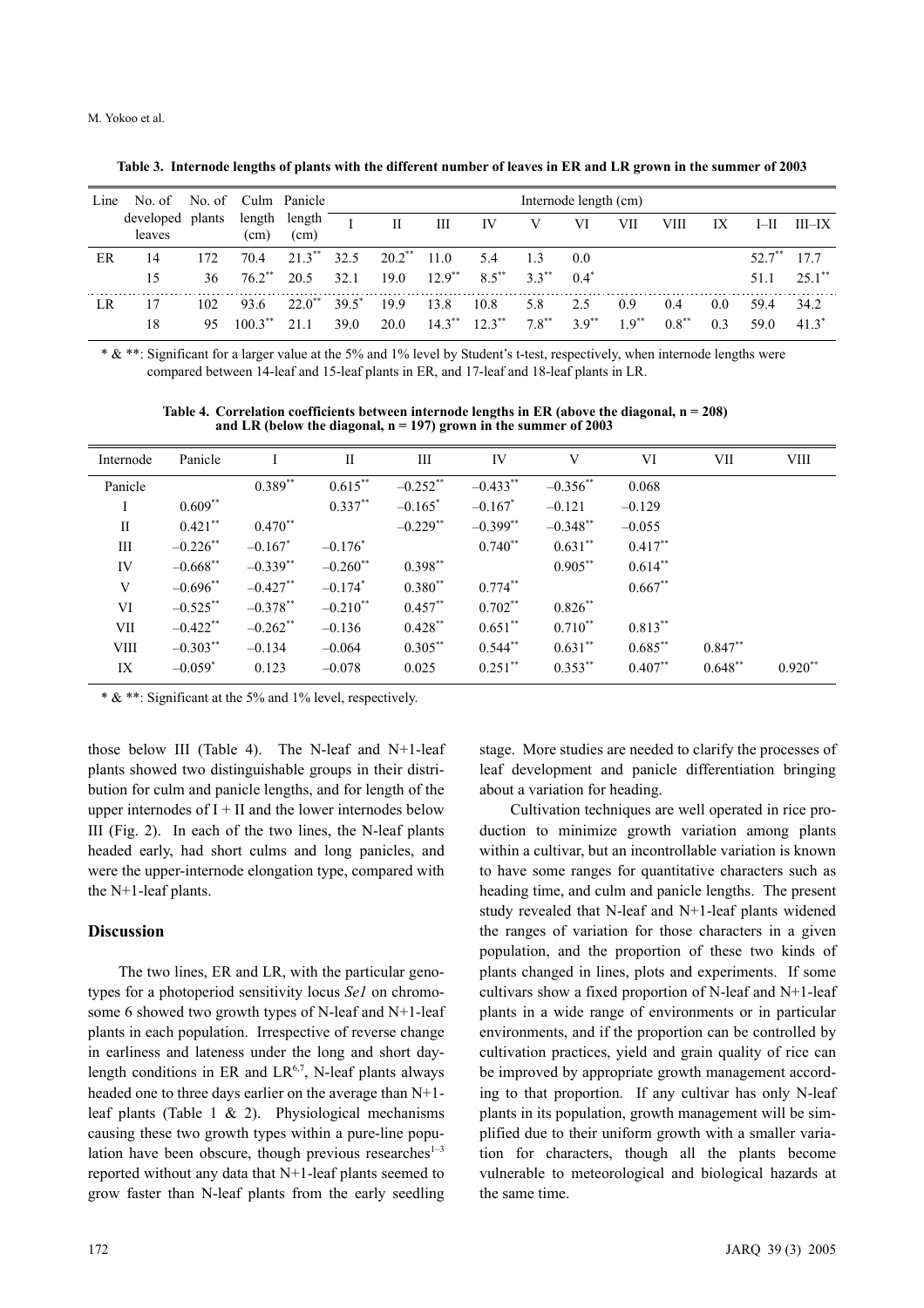

**Fig. 2. Relationships between culm and panicle lengths, and between upper internodes of I + II and lower internodes below III in ER and LR grown in the summer of 2003**

 $\bigcirc$  & ● : 14- and 15-leaf plants of ER, respectively.

 $\odot \& \odot$ : 17- and 18-leaf plants of LR, respectively.

\*&\*\* : Significant at the 5% and 1% level, respectively.

The particular proportion of N-leaf and N+1-leaf plants, if any, will have an influence on the effectiveness of plant selection in rice breeding, since heading time, and culm and panicle lengths are primary characters for selection. There were the maximum differences of 10 days in heading date, 20% in culm length and 15% in panicle length between N-leaf and N+1-leaf plants (Table 1, Fig. 2). Even if plants with earlier heading, a shorter culm but a longer panicle, or those with the opposite characters, are selected from a population genetically homozygous for these characters, their progeny lines will show no genetic advance. Breeders often deal with these kinds of large environmental variation unconsciously as selection objectives, without noticing that there is no correlation between individual values of selected plants and averages of progeny lines for a combination of these characters.

Developed lines should be certified before release as cultivars that have nearly zero heritability for any character. The level of fixation is usually shown by the distribu